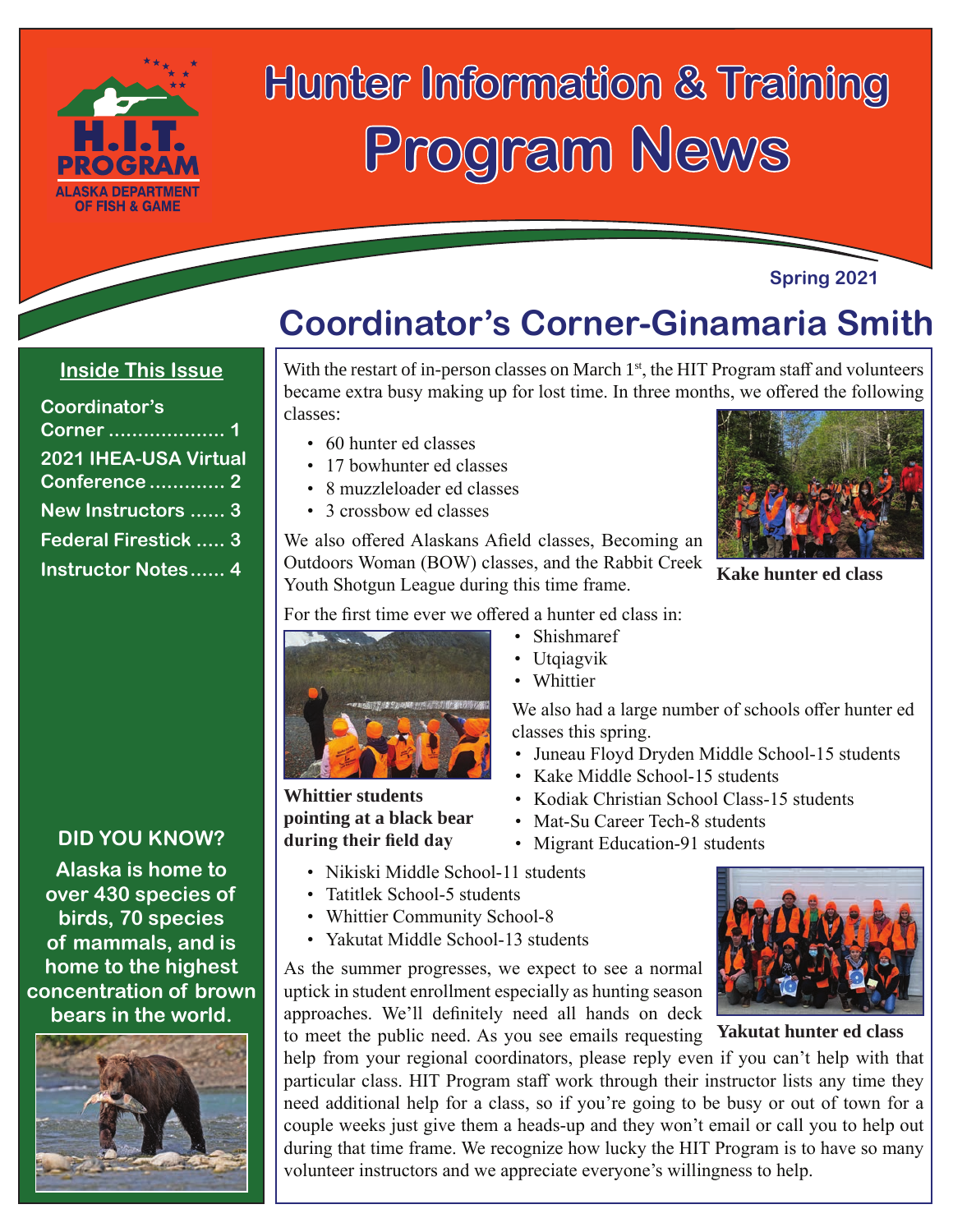

## **Hunter Information & Training Program News Spring 2021**

### **2021 IHEA-USA Virtual Conference**

This year's IHEA-USA Annual Conference was virtual via Zoom and IHEA-USA celebrated turning 50. Like anything, the delivery method had its positives (650 registered attendees of which about 400 were volunteer instructors) and negatives (hard to interact and ask questions when you can't visit with or see the other attendees), but overall it was helpful to get updates and info from IHEA-USA and industry partners/sponsors. Here is some of the info that I'd like to share:

- The keynote speakers were Tracy & Lanny Barnes, three-time Olympians in the sport of Biathlon. They got into the sport because of bumping into one of their volunteer hunter ed instructors at the grocery store. Your hours volunteering can/do have a huge impact on your student's lives!
- An update was given by Loren Chase regarding a state survey about hunter ed and COVID-19 impacts. He shared that most field days are less than half a day and 50% of states require a live fire component.



We always stress the importance of purchasing hunting licenses and how the P-R excise tax works to our students. There is a new initiative called Partner with a Payer. Partner with a Payer strengthens the ties between the people who make a successful conservation partnership work — the manufacturers that pay excise tax through the Wildlife and Sport Fish Restoration Acts, the state agencies that

conserve wildlife and habitat across the country, and the Wildlife and Sport Fish Restoration program of the U.S. Fish and Wildlife Service. Check out their website www.partnerwithapayer.org.

• Paul Rauch (USFWS WSFR Program) shared an update on P-R funds. The graphic below shows the wildlife restoration receipts by category.



- IHEA-USA is in the process of developing an online "Firearm Fundamentals Course" for new firearm owners that stresses firearm safety (including handguns) but for folks who may not be interested in hunting (at least not initially).They hope to have it available starting in 2021-2022.
- IHEA-USA recognized a volunteer instructor from each state who stepped up in a big way in 2020, and **Paul Houser (Palmer)** will receive a Yeti rambler and MyMedic Field First Aid book.



**IHEA Instructor Resource Site www.ihea-usa.org/special-offers-for-instructors/**



**HIT Program Site www.huntereducation.alaska.gov**

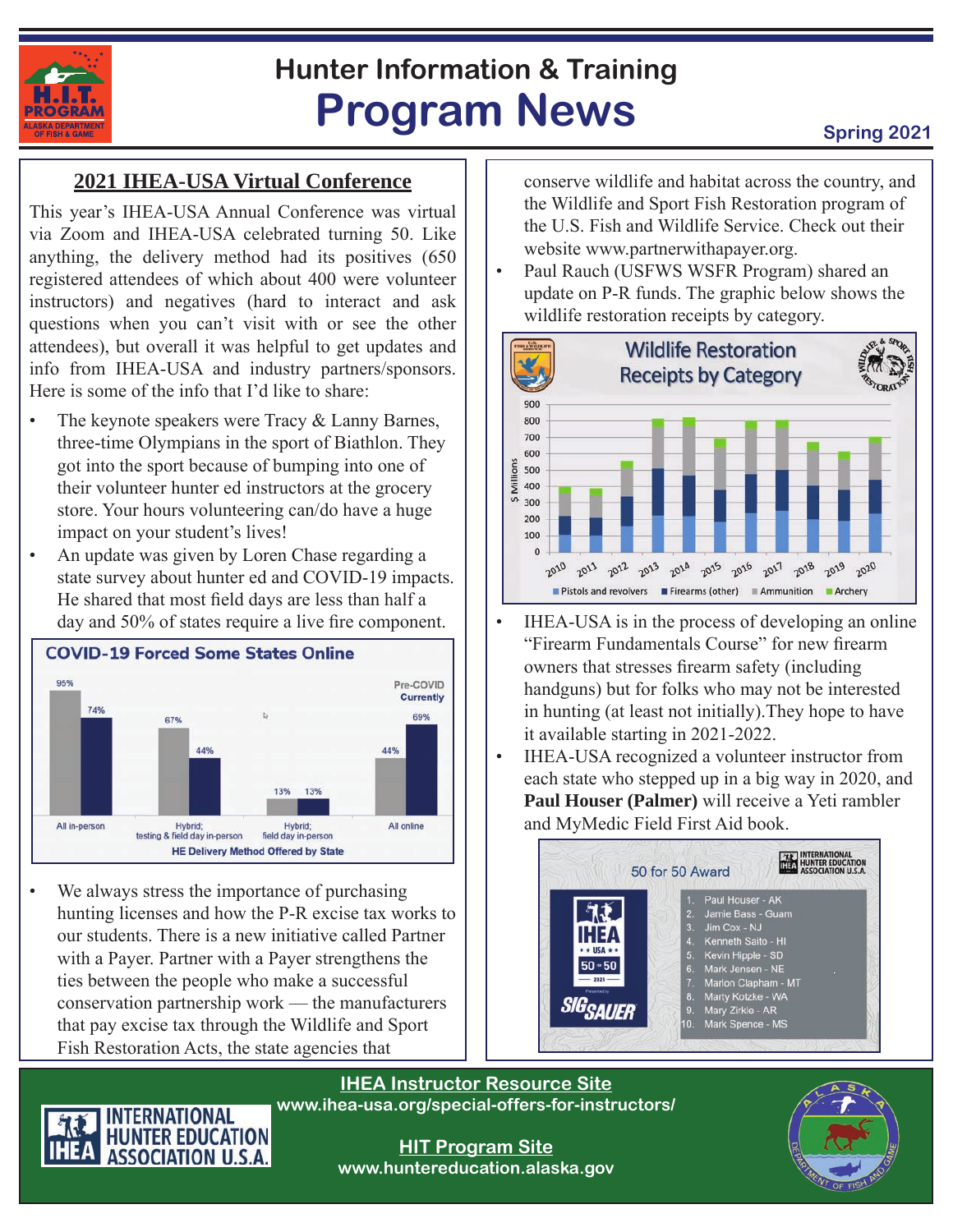### **Hunter Information & Training Program News**

#### **Spring 2021**

#### **Welcome to Our New Volunteer Instructors**

We wish to extend a warm welcome to all new volunteer instructors who have joined us since the publication of our last newsletter. Congratulations and welcome aboard!

Please encourage students, family members, and acquaintances to fill out the instructor application if you think they'll be a great addition to the HIT Program. The application is available online (www.huntereducation. alaska.gov) and printed copies have been included in all class paperwork boxes or cabinets.

#### **Hunter Education:**

Anchorage: Jason Barrett, John Olson Angoon: Bryan Shoemate Fairbanks: David Atteberry, James Kimura Haines: Colin Nemec JBER: Troy Bledsoe Juneau: David Larkin Ketchikan: Jack Leblanc Kodiak: Joshua Boyle, John Harver, David Johnson North Pole: Isaac Lampe Petersburg: Joseph Boggs Skagway: Adam Smith Soldotna: William Deal Thorne Bay: Samuel Humphreys Tok: John Rusyniak Utqiagvik:Alexander Dattilo, Darryl Serino Wasilla: Cody Akers, Jen Leahy, John Miller Whittier: Timothy Wieland Wrangell: James Nelson

#### **Bowhunter Education:**

Anchorage: Manuel De la Garza, Anthony Henry, Michael Jensen Douglas: Daniel Gutierrez Eagle River: Todd Leroux JBER: Troy Blesoe Kodiak: John Harver, David Johnson Wasilla: Andrew Schultz

#### **Muzzleloader Education:**

Anchorage: Anthony Henry, Matthew Jendrusina, Michael Jensen Eagle River: Lyle Wirth Fairbanks: Devan Leon Kodiak: John Harver North Pole: Jonathan Enlow Valdez: Jacob Hamilton Wasilla: Clifford Kaltreider

#### **Crossbow Education:**

Anchorage: Stephen Bolan, Anthony Henry, Michael Jensen Kodiak: John Harver

#### **Instructor training dates planned for this fall:**

**Hunter Education** Anchorage — October 22nd & 23rd Fairbanks — November 19th-21st

#### **Bowhunter Education**

Fairbanks — October 1st & 2nd Anchorage — October 8<sup>th</sup> & 9<sup>th</sup>

**Crossbow Education** Fairbanks — October 9th

#### **FYI-New Federal FireStick Not Legal**

Federal developed a new muzzleloading system called FireStick, which has an all-new ignition system that charges from the breech and loads from the muzzle. Based on Alaska's definition of a muzzleloader (*a firearm for which firing components are loaded into the muzzle end of the firearm***)**, the FireStick cannot be used in a "muzzleloader-only" area/hunt in Alaska. The Department of Law, Alaska Wildlife Troopers, and ADF&G were all involved in this decision. This may change in the future if brought before the Board of Game, but we wanted to update everyone in case students ask about FireSticks during a class.

#### **HIT Steering Group**

**Cordell Gray (Interior) cords180@yahoo.com Andy Finke (Rural Alaska) bdaf49@gmail.com Larry Boyle (Southcentral) larryboyle@alaska.net Rich Graham (Southcentral) richgraham.ek@gmail.com James Plosay (Southeast) jrplosay@gci.net**